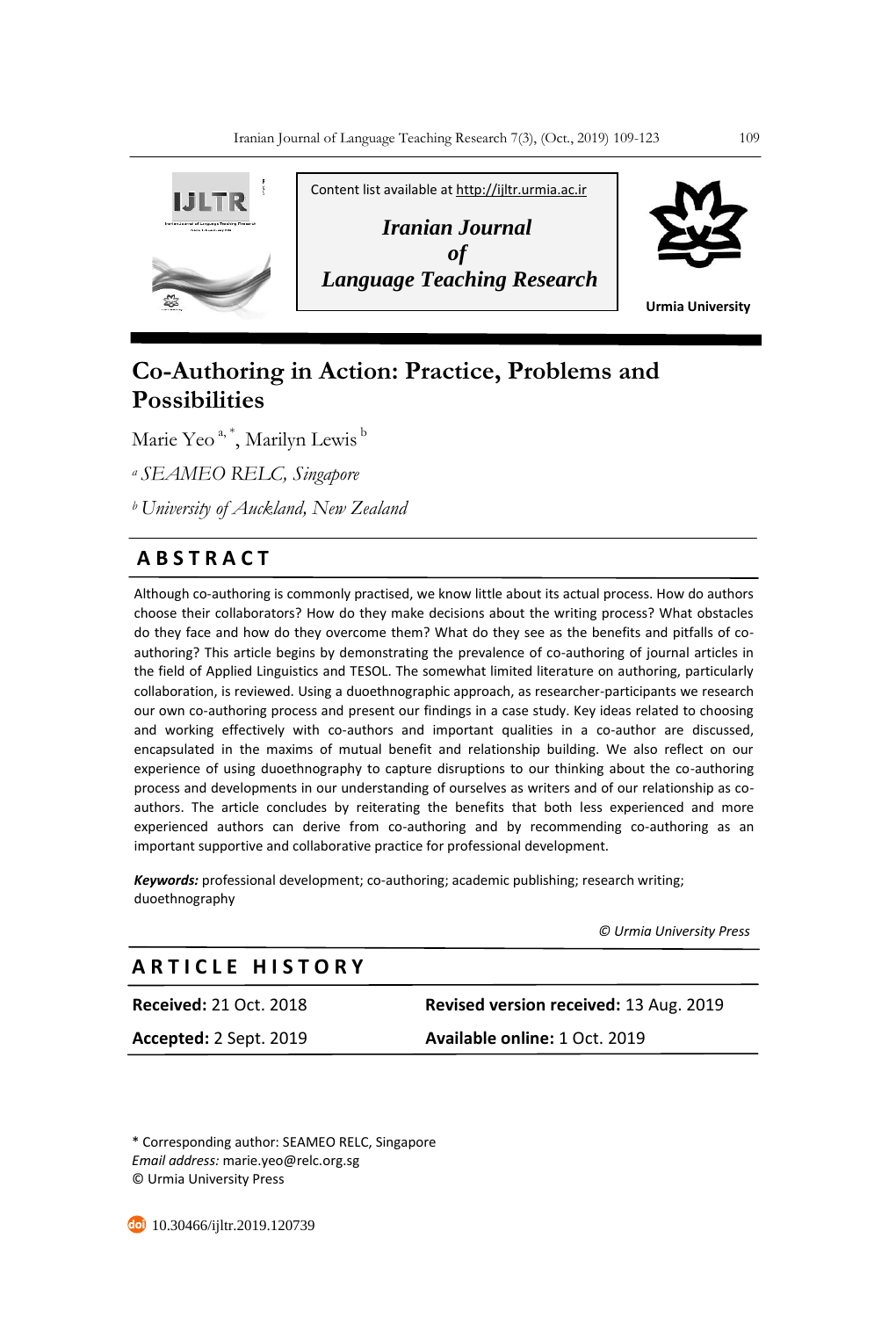# **Introduction**

One of the ways that academics are evaluated is through their publishing record. In some cases, promotion, and even retention of one's position, depends on having a continuing list of publications. For many academics, a single-authored publication may present a challenge, hence on the assumption that "two hands are better than one", colleagues, particularly junior ones, may prefer to work with others on co-authoring a book or journal article. Collaboration in academic publishing is not a novel idea. If one scans the authors' names on titles relating to language teaching and learning, it is clear that dual- and even multi-authorship is common. Colleagues frequently cooperate to write articles, sometimes when they are at equal stages in their careers, but collaboration is also common between a senior and junior colleague. Colleagues can be people in the same geographical area (even in the same institution) or working at a distance, as is the case with the writers of this article.

Research is available on co-authoring in disciplines such as economics (Cainelli, Maggioni, Uberti, & de Felice, 2012; Cainelli, Maggioni, Uberti, & de Felice, 2015; Hollis, 2001), accountancy (Englebrecht, Hanke, & Kuang, 2008), and academic librarianship (Hart, 2000). There is limited research on co-authoring in the field of Applied Linguistics and TESOL. However, Hyland's (2016) book *Publishing: Issues and Challenges in the Construction of Knowledge*, which stands out as a definitive publication on academic publishing, addresses authoring engagement and collaboration. As co-authoring is increasingly prevalent in our field, it is useful to look further at the topic from a theoretical standpoint. As well, investigating co-authoring in practice can provide insights into the gains and potential challenges involved.

This article starts by reviewing the literature on the topic of co-authoring and then reports a case study in which the two authors cooperated to produce a book. Using a duoethnographic approach, we reflect on our process and in doing so identify some areas that need to be considered when deciding to embark on the process of co-authoring. We also reflect on the duoethnographic approach as a means of capturing changes in thinking as a result of dialoguing with a co-researcher.

#### **Why reflect on the collaboration process?**

Reflection can play an important part in teacher development, allowing teachers to "systematically examine their beliefs and practices and critically reflect on both so that they can gain an understanding of what they do and why they do it" (Farrell, 2015, p. 83). Though the act of reflection is often thought to be solitary and introspective, Jay and Johnson's (2002) definition shows it to be potentially dialogic and interactive:

> *Reflection is a process, both individual and collaborative, involving experience and uncertainty. It is comprised of identifying questions and key elements of a matter that has emerged as significant, then taking one's thoughts into dialogue with oneself and with others. (p. 76)*

Our study embraces the value of both individual and dialogic reflection in critically analyzing our process and perceptions as co-authors. Through reflection, we hoped to gain a better understanding not just of what we did and why we did it, but also of how well we engaged in the collaboration and how we could collaborate more effectively.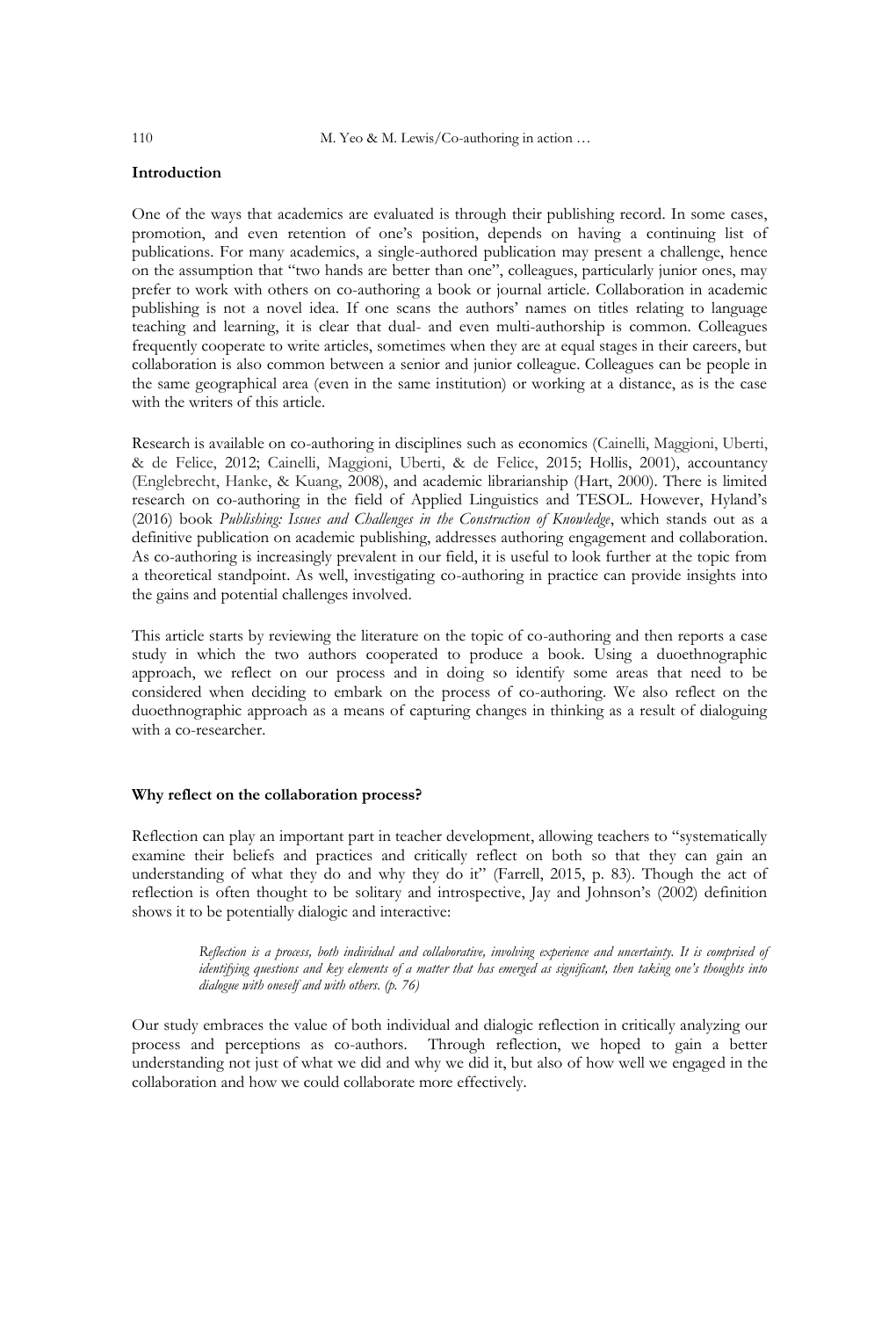#### **How common is co-writing?**

Collaboration offers a means of sharing resources, expertise and data and has become very common especially in the sciences (Hyland, 2016). But how common is it in Applied Linguistics? As a first step to writing this article, we compared the ratio of single- to co-authored titles among the top 20-ranked SJR journals in the field of Language and Linguistics in 2017 (https://www.scimagojr.com/journalrank.php?category=1203). For this purpose, we looked only at full research articles, not viewpoints, research reports, reviews or short pieces giving practical advice to teachers.

Table 1

| Rank            | <b>Journal Title</b>                                                 | Single<br>Authored | $Co-$<br>Authored | Total<br>Articles<br>2018 |
|-----------------|----------------------------------------------------------------------|--------------------|-------------------|---------------------------|
| $\mathbf{1}$    | Journal of Communication                                             | 13                 | 44                | 57                        |
| $\overline{2}$  | Annual Review of Applied Linguistics                                 | $\overline{2}$     | 6                 | 8                         |
| $\mathfrak{Z}$  | Journal of Second Language Writing                                   | 7                  | 13                | 20                        |
| $\overline{4}$  | Applied Linguistics                                                  | 22                 | 17                | 39                        |
| 5               | <b>ReCALL</b>                                                        | 7                  | 12                | 19                        |
| 6               | Cognition                                                            | 15                 | 212               | 227                       |
| $\overline{7}$  | Language Teaching Research                                           | $\overline{9}$     | $\overline{25}$   | 34                        |
| 8               | Communication Theory                                                 | $\overline{9}$     | 14                | 23                        |
| $\overline{9}$  | Modern Language Journal                                              | $\overline{17}$    | 22                | 39                        |
| 10              | Communication Research                                               | $\overline{7}$     | 41                | 48                        |
| 11              | Journal of Memory and Language                                       | $\overline{3}$     | 55                | 58                        |
| 12              | Linguistic Inquiry                                                   | 13                 | 19                | 32                        |
| 13              | Journal of Experimental Psychology: Learning<br>Memory and Cognition | $\overline{c}$     | 133               | 135                       |
| 14              | <b>TESOL</b> Quarterly                                               | 13                 | 17                | 30                        |
| 15              | Language Learning                                                    | 25                 | 22                | 47                        |
| $\overline{16}$ | European Journal of Communication                                    | 14                 | 18                | 32                        |
| 17              | Studies in Second Language Acquisition                               | 9                  | 22                | 31                        |
| 18              | Brain and Language                                                   | $\theta$           | 51                | 51                        |
| 19              | Language in Society                                                  | 16                 | 8                 | 24                        |
| 20              | Natural Language and Linguistic Theory                               | 17                 | 19                | 36                        |
|                 |                                                                      | 220                | 770               | 990                       |
|                 |                                                                      | $(22\%)$           | (78%)             |                           |

*Pattern of Authorship in Top 20 SJR Language and Linguistics Journals (2017)*

In only three out of the 20 journals were there more single-authored than co-authored articles: *Applied Linguistics* (56%)*, Language Learning* (53%) and *Language in Society* (66%). In fact, especially for the more scientific of these, single-authorship is rare: Cognition (7%), Journal of Memory and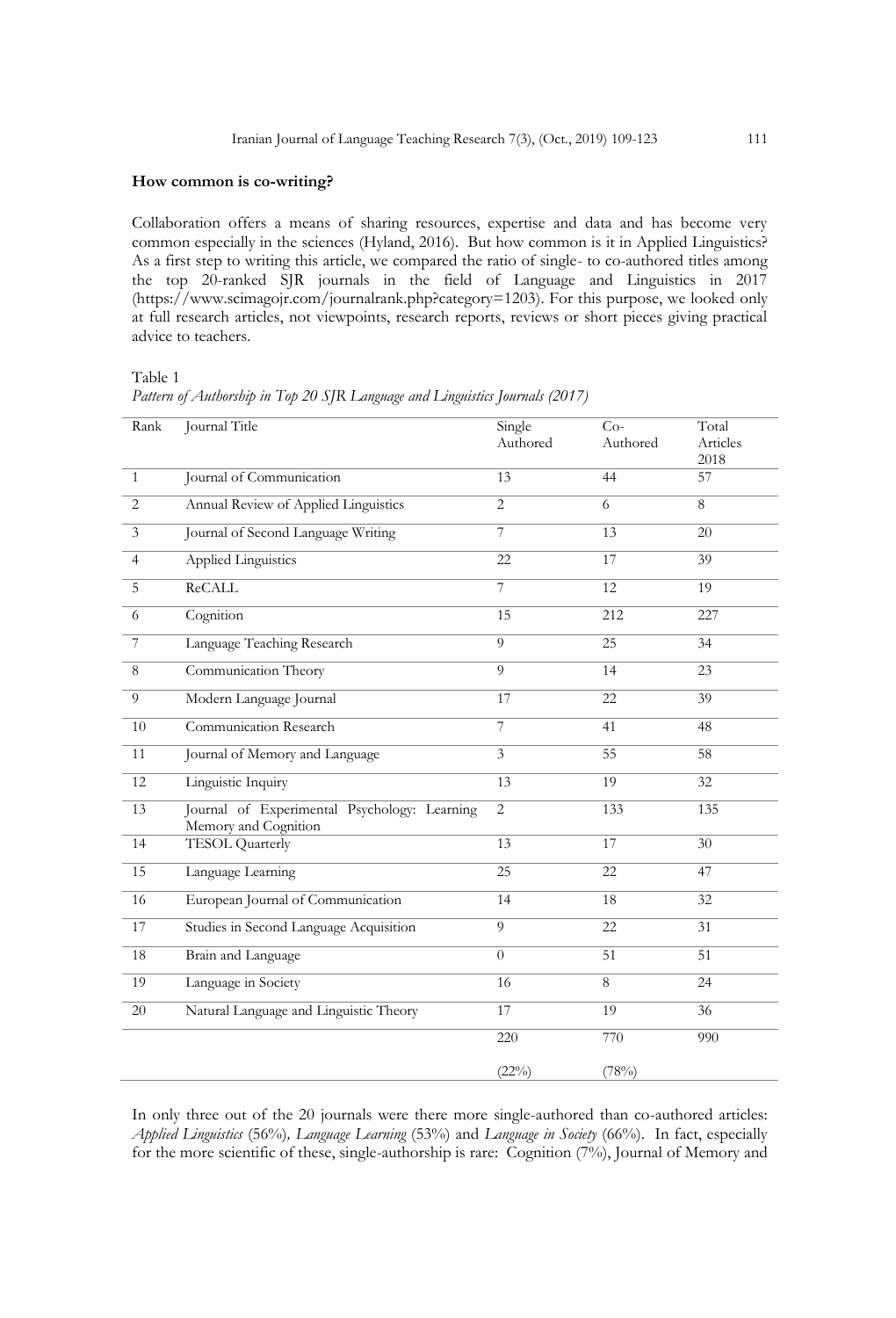Learning (5%), Journal of Experimental Psychology: Learning Memory and Cognition (2%). In one journal, *Brain and Language*, there were no single-authored articles. This data echoes Hyland's (2016) findings about the prevalence of co-authoring in journal articles. Our simple analysis of the percentage of single- versus co-authored articles demonstrates that co-authoring is not uncommon and that, like academics in other disciplines, particularly the sciences, those in the field of Applied Linguistics are also engaging in this practice.

### **Why do authors collaborate?**

Reasons for collaboration are varied and the decision is sometimes serendipitous. More often the collaboration arises when people have overlapping interests and a combination of complementary skills. Authors who have similar interests and experiences may want to collaborate as the process often leads to "synergistic creativity" (Hyland, 2016, p. 78). In an example one of us has recently experienced, one partner initially had the "name" which might help something to be published while the other had skills in technology and graphics which allowed the data to be presented in a more readable way. A co-author may also serve as a "critical friend", challenging assumptions and pointing out shortcomings. Finally, especially for larger publications such as books, collaboration allows authors to share the burden and complete the task in a shorter time frame. In these cases, the main goal of the collaboration is to produce a manuscript for publication. Publishing joint research is not the only reason for co-writing. Sometimes the process starts with a nudge from outside, such as the request from a publisher to one person to write a book. The future author likes the idea but thinks the process would be more enjoyable and enriching if a second author were involved. A more experienced author may even see it as an opportunity to mentor a less experienced colleague.

The literature on co-authoring from other disciplines lists a range of benefits ranging from practical to affective. Hart (2000, p. 342) lists nine benefits of collaboration in order of importance to his respondents:

- "(1) Improved quality of article;
- (2) Expertise of co-author was useful;
- (3) Co-author provided valuable ideas;
- (4) Division of labour;
- (5) Learned from the co-author;
- (6) Additional publication for promotion/tenure;
- (7) Get to better know a colleague;
- (8) Mentor a junior colleague; and
- (9) Be mentored by a senior colleague".

Other studies confirm the benefits listed above, especially those more directly related to professional goals (Ductor, 2015; Cainelli et al, 2012; Cainelli et al, 2016; Hollis, 2001). There is strong evidence that "co-authorship is a systematic determinant of scientific productivity" (Cainelli et al, 2012), providing better outcomes in terms of acceptance to higher impact journals and increased citations (Hollis, 2001; Hyland, 2016) as well as greater frequency of publications (Hollis, 2001). Interestingly, the literature emphasizes mainly pragmatic reasons for co-authoring with production of a final manuscript for publication seen as the main goal. Little is said about the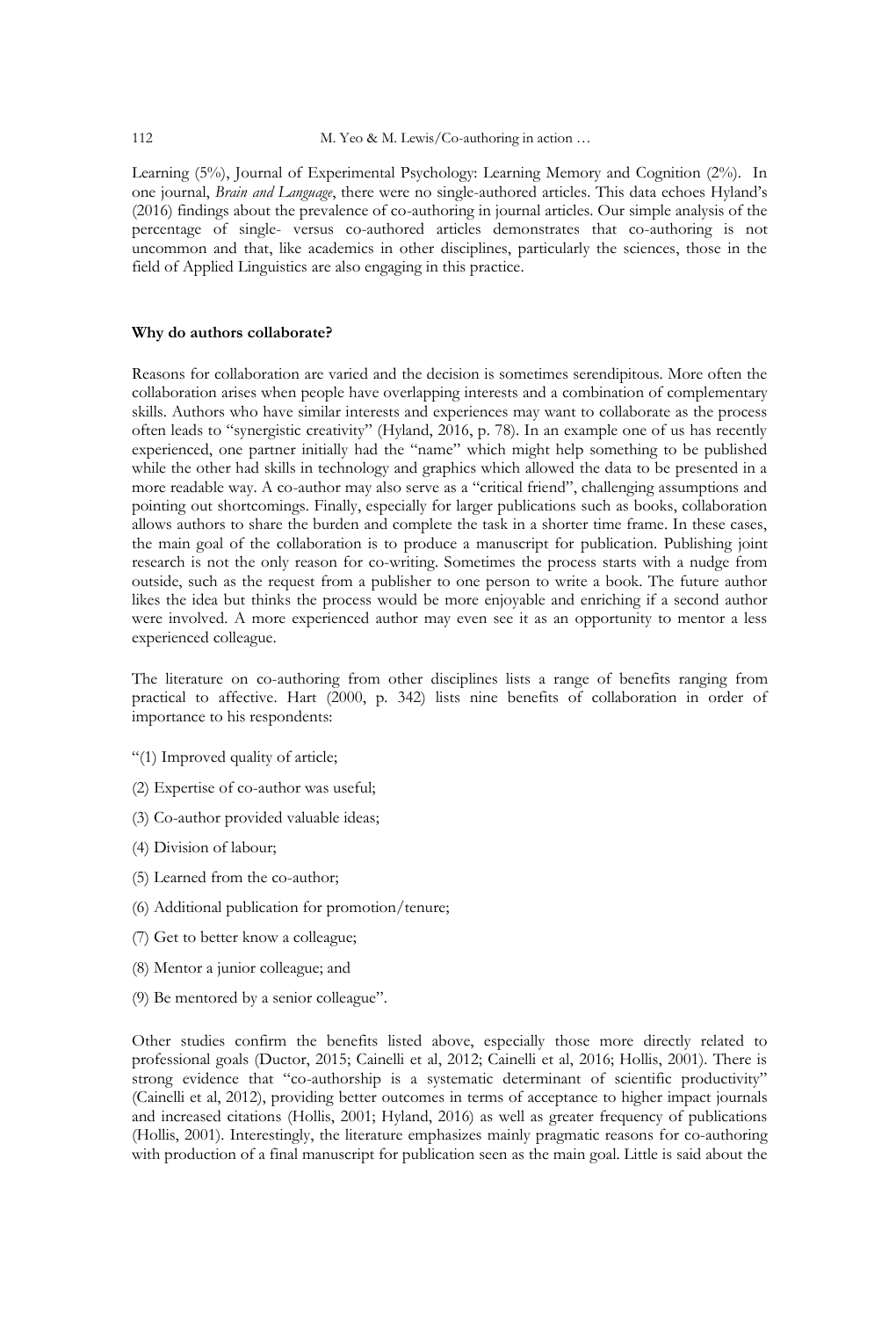value of the process itself, though Smith and Lewis (2018) recommend co-authoring as a valuable form of professional development and academic collaboration.

While co-authoring may bring many benefits, an array of problems can arise. These relate mainly to crediting decisions, co-author behaviour and co-author relationships (Bozeman & Youtie, 2016; Youtie & Bozeman, 2016). A common complaint is that deserving participants may be excluded and undeserving ones included. Problems can also occur in naming order on the publication, in other words, whether an author is listed first, in the middle or last (Hyland, 2016). The significance of author order varies according to discipline, but in Applied Linguistics, first authorship is generally conferred to those who contribute more significantly. Other problems include using a "ghost author", someone who contributes significantly but is not listed; or having "honorary, courtesy or guest" authors (Hyland, 2016, p. 86), i.e. those who contribute very little or "played no significant role in the work" yet are listed (Hyland, 2016; Youtie & Bozeman, 2016). The above issues as well as that of inequitable workload occur where the power dynamics vary and co-authors are unequal in status. For instance, in collaborations between supervisor and graduate student or established and emerging scholars, there may be potential for such ethical problems to arise. Co-writing may not always be intentional. It is a recent practice in some countries or universities that a PhD is granted either contingent upon or through publication. The lengthy process of supervision, as described by Wisker (2005), means that the supervisor is already part of the research well before publication, guiding the student in exploring the topic in detail right up to ensuring coherence in the final piece of writing.

For whatever reasons authors decide to collaborate, on balance, there is sufficient evidence mainly from other disciplines to support the assertion that co-authorship yields mainly professional and, to a lesser extent, affective benefits to the participants involved in the collaboration. Despite the potential pitfalls, there appears to be consensus that co-authoring is an increasingly common practice not just in the hard sciences but also in the social sciences.

#### **How do writers collaborate?**

Two important aspects of co-authoring are the nature of the co-authoring relationship and the division of labour. In describing models of co-authoring relationships, Hart (2000, p. 342) identifies three models: "collegial", "mentoring" and "directing". In the first, authors share the work as colleagues; in the second, a senior colleague mentors a more junior one, with the latter learning from the former; and in the third, the first author leads the research and writing.

The key tasks involved in co-authoring include coming up with the idea for the research; reviewing the literature; carrying out the research; drafting, reviewing and revising the paper; submitting the final draft; undertaking any necessary revisions; and completing publication procedures (e.g. signing copyright forms). At each stage of the process, authors have to decide who will take responsibility for different tasks. It was found that the workload was more equitably distributed if co-authors shared a collegial rather than a mentoring or directing relationship (Hart, 2000).

The actual process of collaboration may vary considerably. Of all the processes that lead to collaborative writing of articles (and sometimes of books), one of the most common is that the two authors are reporting on a joint project that they have worked on. Smith and Lewis (2018) suggested practical ways in which this could happen. One is to use a template that "starts with an article title and abstract, moving through to results, discussion and conclusion, showing examples at each stage" (p. 179). Another is for a co-author to contribute entire sections or chapters in a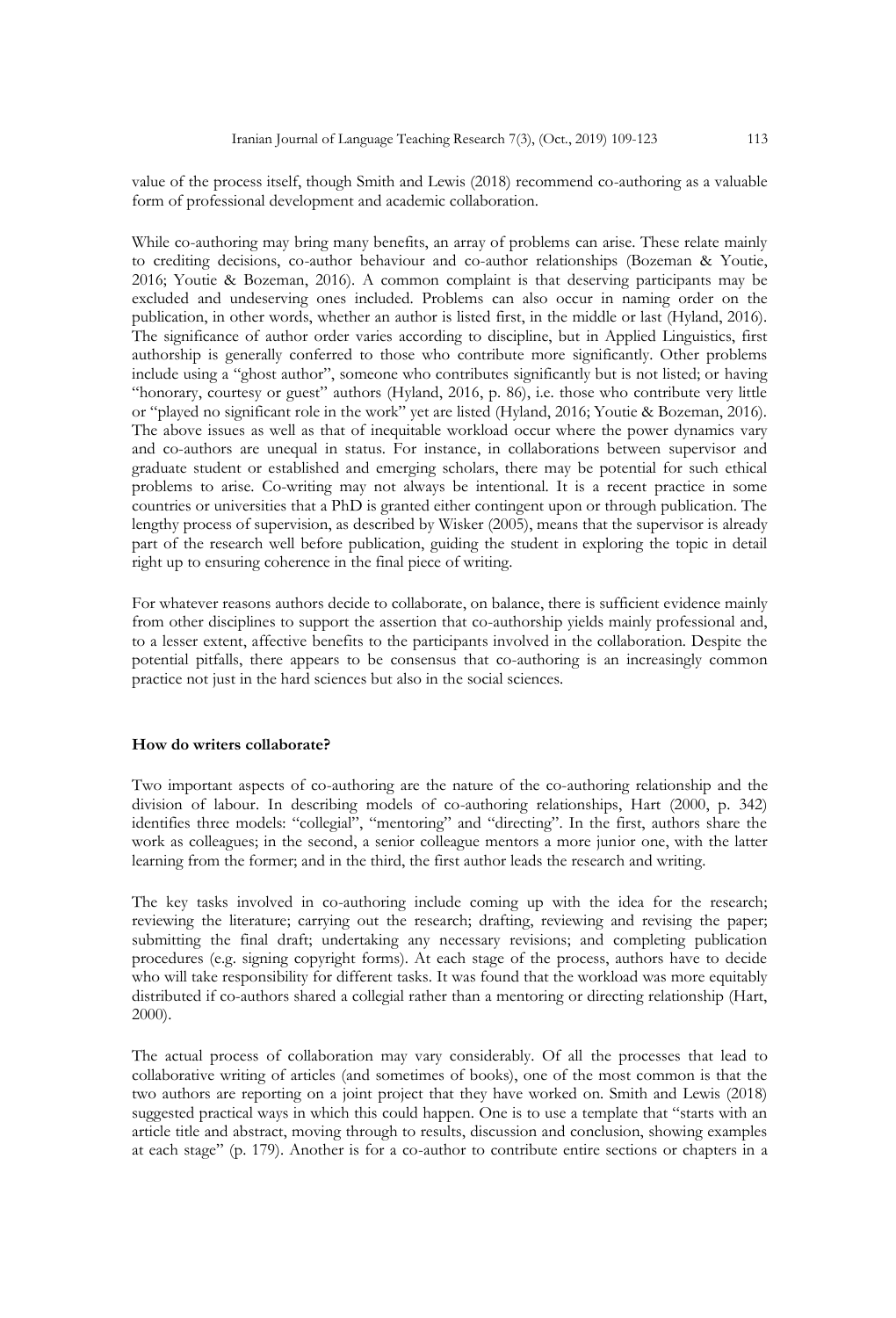#### 114 M. Yeo & M. Lewis/Co-authoring in action ...

particular field of expertise. An obvious example is in recent technology, where a long-established author may invite someone, (usually) younger, to contribute one chapter to a book or perhaps to add details to each chapter. In Lee and Sze's (2015) report on the place of non-native speakers in TESOL, the authors chose to publish their book in a format that alternates chapter by chapter between the two authors.

As discussed above, the existing literature on co-authoring explores the benefits and pitfalls, and to a lesser extent, the processes involved but mainly in other disciplines. Despite the prevalence of co-authoring in the field of Applied Linguistics and TESOL, little is known about the actual experiences of co-authors: how they decide whom to co-author with, what benefits they derive, what challenges they face and how they overcome these. An understanding of what actually goes on during the process may offer insights to others wanting to embark on a similar journey. This article hopes to make a contribution by shedding light on this practice, specifically doing so by answering the following research questions:

- 1. What are some benefits of co-authoring?
- 2. What are some challenges associated with this practice?
- 3. How can co-authors collaborate successfully?

# **A Case Study**

The next section reports on a case study. It captures our experience of collaborating on writing a book. Using a duoethnographic approach, a collaborative research method which enabled us to juxtapose, examine and challenge each other's responses, we first responded separately to a series of questions posed by the scholar who had introduced us to each other as potential collaborators, then read and commented on each other's responses (sometimes continuing over several cycles of question and answer) and finally reflected on how the duoethnographic process had changed our perceptions of our experience. Looking at the exchange in the duoethnography, we then identified key points pertaining to the different stages of co-authoring, desirable characteristics of co-authors and suggestions to prospective co-authors.

# **Methodology**

This study employed a duothnographic approach to the research process. Norris, Sawyer, and Lund (2012) described duoethnography as a

> *collaborative research methodology in which two or more researchers of difference juxtapose their life stories to provide multiple understandings of the world. Rather than uncovering the meanings that people give their lived experiences, duoethnography embraces the belief that meanings can be and often are transformed through the research act. (p. 9)*

As noted by Breault (2016), this approach combines elements of different qualitative approaches, including autoethnography, autobiography, self-study and life history interviews and "selfinterrogation is extended to the Other as an act of mutual reclamation of self" (p. 778). In simple words, duoethnography affords opportunities for a trusted other to question a researcher's ideas and opinions leading to greater understanding of self. This process combines the benefits of member checking and peer review, activities that, according to Cresswell and Miller (2000), increase trustworthiness and rigour in qualitative enquiry.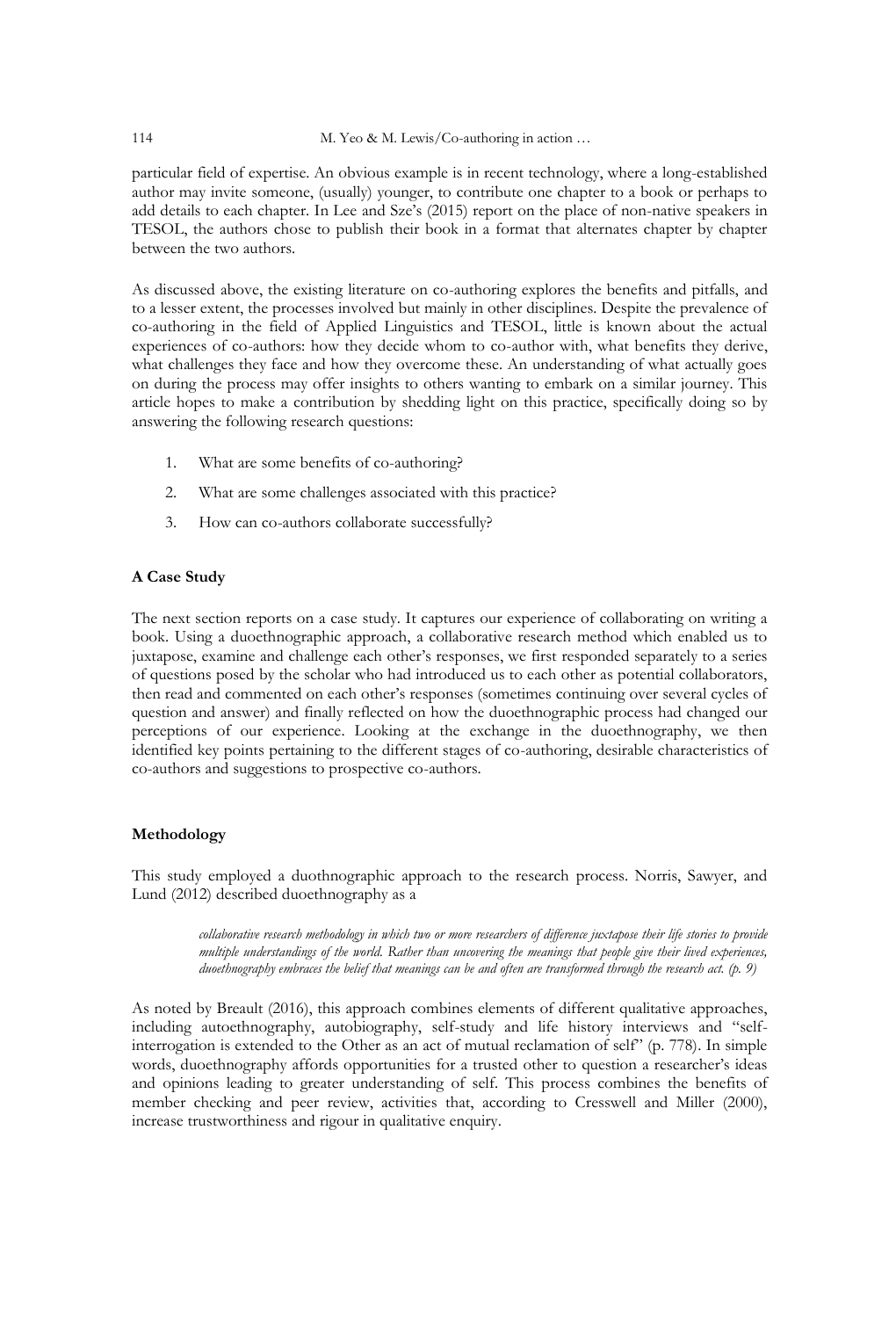Our case study employed the duoethnographic approach akin to that used by Rose and Monkatantiwong (2018), where the two researchers read and responded to each other's narratives and then read and reflected on each other's responses to gain a deeper understanding of their own views and experiences. In the spirit of duoethnography, described as "a new, evolving form of inquiry" and for which "precisely defined procedures" (Breault, 2016, p. 777) are absent, instead of writing narratives, we wrote responses to questions that had been posed by a third party who had introduced us. Acknowledging the potential for bias in situations where the researchers are themselves the research participants, having an outsider pose questions reduces the potential for bias in research design, hence increasing trustworthiness of the case study. The questions posed by the third party were as follows:

- 1. What prompted you to embark on this project?
- 2. How did the two of you first connect?
- 3. What are the advantages of working together rather than singly?
- 4. What issues arose as you got into the project?
- 5. Were there any unexpected benefits and insights that developed once you got started?
- 6. What do you think are the requirements if two colleagues wish to work together in this way?

The preference for duo rather than autoethnography was guided by our desire to delve more deeply into our responses and to establish a dialogue where we could ask for clarification or challenge each other's ideas. This bivocal and dialogic quality of duoethnography serves to "disrupt" univocal narratives that result from solitary writing, identify and discuss differences, question meaning and allow reconceptualization (Breault, 2016), all of which we believed would provide more meaningful data for the case study. The episodic nature of duoethnography allowed us to analyze each round of responses and pose further questions throughout the co-authoring process, resulting in a more complete and thorough analysis and more accurate and insightful reporting of the data.

#### **Findings and Discussion**

Our responses to the questions are summarized below. To enhance trustworthiness, we quote extensively from our written responses in order to provide thick description to substantiate our claims. We then discuss key themes from our responses in relation to the topic of co-authoring.

#### *Q1. What prompted you to embark on this project?*

As a well-published, retired academic with no pressure to publish, when asked to author a book on professional development, ML sought a co-author to make the task "more pleasant" both in terms of writing and mentoring. MY was keen to seize the opportunity of working with an established author with whom she shared a common background, both having worked in Cambodia at different times in the past, and both interested in teacher development in developing contexts.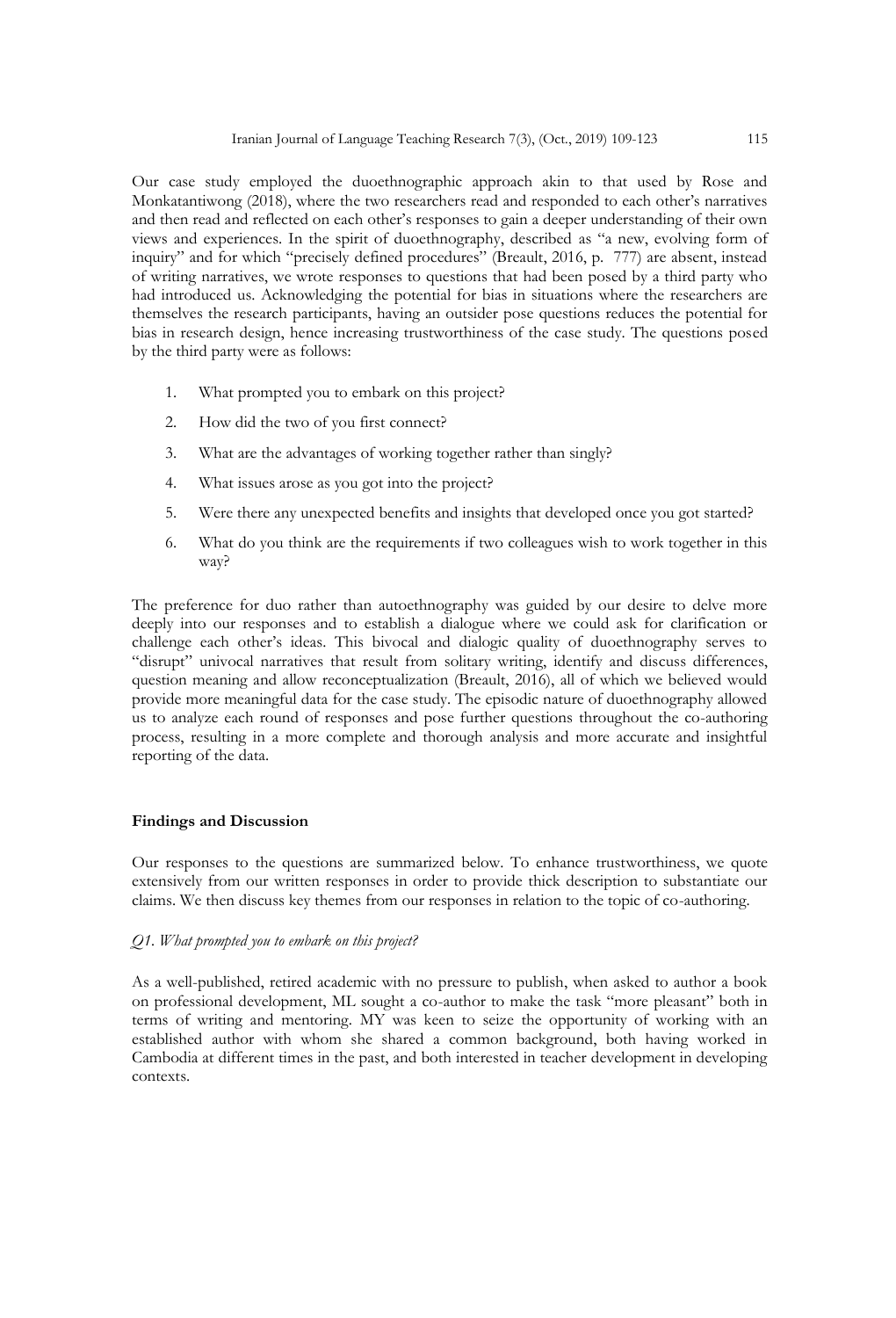#### 116 M. Yeo & M. Lewis/Co-authoring in action ...

In response to each other's comments, ML acknowledged that her co-author was "the right fit" and that, in addition to the original project, they had decided to collaborate on three further projects. MY was grateful for the "role modelling" and mentoring she was receiving and has vouched to "pay it forward" in the future.

The above exchange reveals that for some writers, the process of co-authoring, which involves mentoring, sharing of ideas, learning from others and building professional relationships, is as important – possibly even more important – than the product (publication). It is unfortunate, however, that with the "publish or perish" imperative faced by many academics these days, the idea of publishing for the pleasure it brings is not often considered. In the same way, publishing is generally seen as an act of gaining recognition for oneself. While this is pragmatic and necessary, co-authoring with a less experienced colleague should perhaps be encouraged and recognized as service to the profession.

#### *Q2. How did the two of you first connect?*

The co-authors were introduced by a mutual professional contact who was aware of the background and expertise of both and had worked closely but separately with each. In response to this question, MY expressed how excited she was at being given the opportunity to work with ML, not just because ML was an experienced and established author but also because of their previous interactions. MY wondered why ML was willing to work with her. ML explained that it was because of the introduction made by their mutual contact and because of her previous connection with MY's institution.

To some extent, the responses above show the importance of professional contacts and networks as academics often recommend colleagues for speaking and/or writing opportunities. Cainelli et al (2015) found that "stable partnerships" with others in their field, whether connected geographically or ideologically or through discipline, led to greater productivity in co-authoring. Hyland (2016) notes that "brokers" are a key resource for authors. These are "the friends, peers, editors, translators, reviewers and others not co-authoring the paper who mediate academic text production" (p. 107). Our initial introduction had been brokered by a mutual contact and without that introduction, the co-authoring relationship could not have occurred. Within our industry, it is sometimes a case of "who you know" as this may afford opportunities and exposure. That said, once the introduction has been made, it is up to co-authors to establish the "right fit" as has occurred in this case, with the two colleagues deciding to work on further projects.

#### *Q3. What are the advantages of working together rather than singly?*

Both co-authors identified affective and professional benefits, with motivation as one of the key factors. Having their co-author waiting for their contribution provided a kind of extrinsic motivation, as explained below by MY:

*It has been hard for me to prioritize research and writing as teaching and family responsibilities always seem to get in the way. One way that working together has helped me is in providing extrinsic motivation. As a highly (overly) responsible person, I feel mildly pressured (completely self-imposed!) to respond to ML and this has helped me to avoid procrastinating.* 

In the same way, ML noted that there was "more impetus to get on with something when another person is waiting for it". Besides motivation, both expressed enjoyment at the development of a deeper relationship: "The two of us started to know one another via e-mail exchanges into personal exchanges beyond the topic of the project" (ML). MY also noted that personal exchanges had made the collaboration more enjoyable "than if we only communicated about our writing".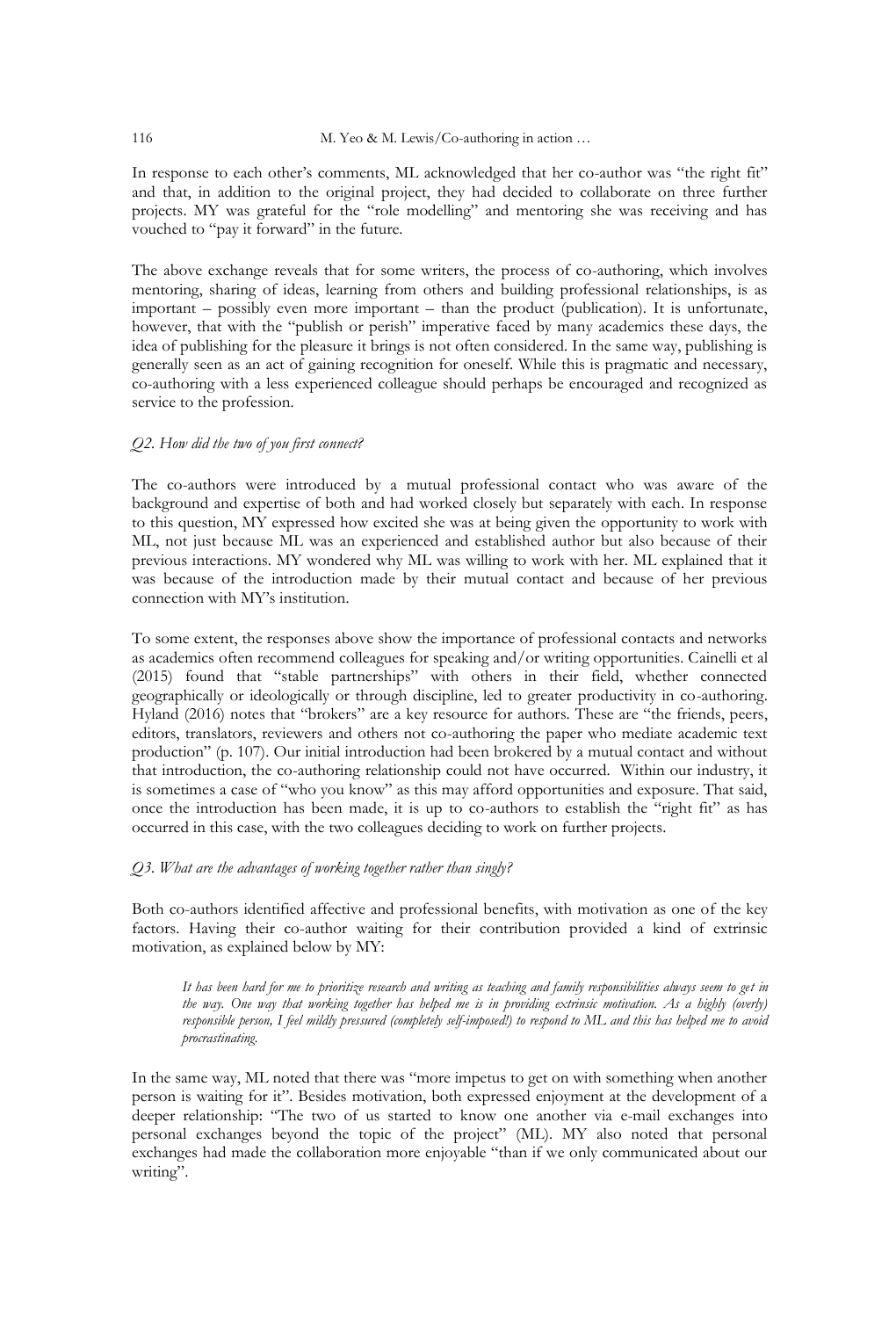For the less experienced writer, co-authoring serves as a kind of apprenticeship in writing and publishing and a chance to experience and examine the process of research and writing with a seasoned academic. As explained below,

*Working with ML has been a kind of "apprenticeship" in writing for publication. I have been able to see first-hand the process of writing a book. ML's writing process is very different from mine. I feel that I need to read and research*  extensively, then plan, then compose systematically, completing and perfecting sections before going on to the next. *However, ML's process is to draft her ideas in sections, going forward and back as needed. In simple terms, I have not been comfortable sharing "unpolished" writing but I can see now that this is counter-productive in developing as a researcher and writer.*

For many early stage academics, writing a book or even a journal article can be a daunting task. Working with an established writer with a different writing process can be liberating as it provides a safe space for sharing preliminary ideas without fear of judgement. The fact that that the more experienced author was willing to share "unpolished" and incomplete pieces of writing reinforced the idea of co-construction, empowering the less experienced writer to contribute more fully to the final product. A final professional benefit, as stated by ML, is that "two parties bring different experiences and skills to the project", each having "gifts" that complement each other.

Interestingly, both respondents emphasized the value of affective benefits over practical ones, suggesting that academic publishing is as much a case of motivation as ability. The enjoyment derived by the co-authors in their interactions, which sometimes meandered off the task at hand, added to their motivation to advance their writing. The affective gains of co-authoring do not seem to be emphasized in the existing literature on the benefits of co-authoring though "getting to better know a colleague" and "mentoring a junior colleague" are both noted by Hart (2000). It appears that most co-authors take a more pragmatic view about the value of this activity in helping them to achieve professional goals, mainly gaining a publication.

Finally, the idea of co-authoring as an apprenticeship holds much promise for beginning writers. Within sociocultural theories of learning, working with a more capable peer would enable less experienced writers to learn how to write for publication purposes. This aligns with the findings of McGrail, Rickard and Jones' (2006) study of interventions to increase academic publication rates, which showed that writing support groups and writing coaches were effective in increasing publication rates among academics. Smith and Lewis's (2018) claim that mentors and mentees could benefit from working together to carry out research and publication is certainly supported both from theoretical and practical perspectives.

#### *Q4. What issues arose as you got into the project?*

A key issue identified by MY concerned the amount of time she could dedicate to the project especially since her co-author was retired. She sometimes felt that she was letting ML down by not being able to work fast enough. When commenting on MY's concerns, ML expressed that she "absolutely did not see this as an issue" and that at no time was there a sense of "keeping the other waiting". ML added that she herself had taken time to attend a conference and fulfil family commitments. In the words of MY: "This has taken the pressure off me considerably as I can manage my time more effectively without fear of keeping someone waiting". A further positive outcome of the exchange was that a time line for completion of the projects was agreed upon. As reiterated by ML, "We must both work at reassuring each other than deadlines are made by us and can be broken by us".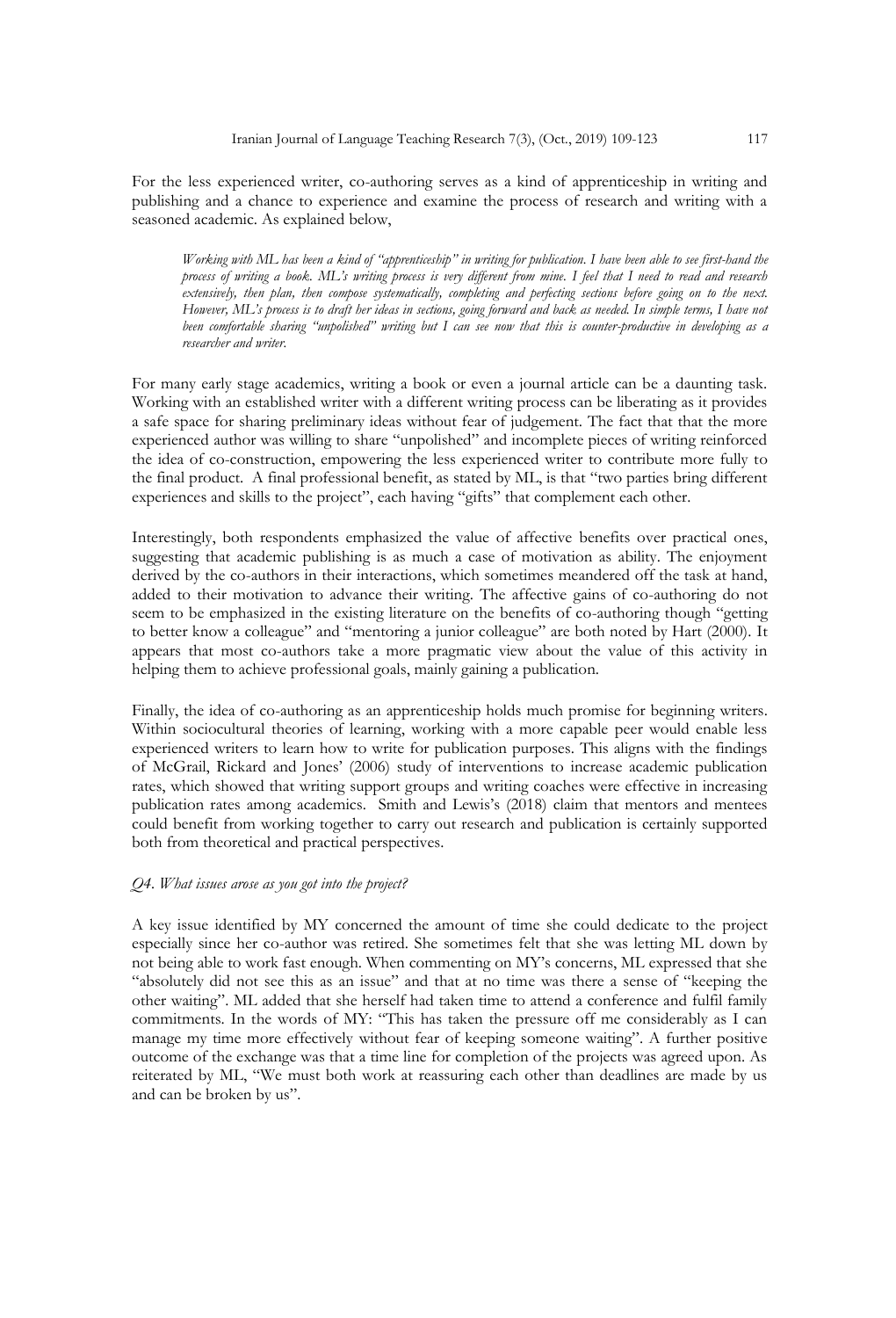#### 118 M. Yeo & M. Lewis/Co-authoring in action ...

A second issue concerned authorship roles, specifically who would be the first primary author. ML, who genuinely was not concerned about being identified as the lead author, felt that it would benefit MY to take the lead role. However, her co-author felt uncomfortable about being the lead author as she was younger, less experienced and was less confident about the value of her contributions. After ML explained that being lead author would provide experience of liaising with the commissioning editor, MY could see the point and was more comfortable with the idea. In fact, it prompted her to take more responsibility. In her comments to ML's explanation, MY expressed gratitude and commented how nice it was that neither author was trying to promote herself but "wanted the best for the other".

The situation described above is somewhat unusual as there is often jostling for prominence among co-authors, yet it was not the case in this situation. This is largely because of the goals of the co-authors, one of whom saw it as a mentoring opportunity and the other as a learning opportunity. If both authors were equally experienced and needed to publish for career advancement, it is possible that the situation might have been different as noted in Bozeman and Youtie (2016) and Youtie and Bozeman (2016) where authors "duel" over authoring and contributorship credit.

# *Q5. Were there any unexpected benefits and insights that developed once you got started?*

In addition to the benefits identified above in response to Question 3, both respondents were pleased that the collegiality had developed into a personal connection. ML was also pleased to rekindle her connection with her co-writer's institution as she had previously attended a conference and published there. Both authors acknowledged the importance of being connected via email, which sometimes allowed them to "chat" by sending immediate responses to each other's email. However, the fact that the authors were operating in different time zones (with ML five hours ahead of MY) meant that most of the interactions were asynchronous. MY noted that "email is super as the asynchronous nature of it means that we can respond to each other as and when we are able, respecting each other's time commitments".

An unexpected benefit was further collaboration that went beyond the original publication, with three further projects identified. ML, though more experienced that MY, found that she was also receiving "mentoring": "The mentoring process works both ways. Remember how you gave me such helpful feedback on my book review?"

These responses show that beyond the benefits of co-authoring that are usually mentioned in the literature, such as greater recognition and citation, opportunities for sharing of resources and workload, and synergy in research and writing (Ductor, 2015; Hart, 2000; Hollis, 2001; Hyland, 2016), developing closer working relationships, though less easy to quantify, is perhaps an equally important outcome.

#### *Q6. What do you think are the requirements if two colleagues wish to work together in this way?*

The requirements identified related to background and expertise, style of working and interpersonal relations. ML felt that both needed to have a balance of similar yet different experiences and this was affirmed by MY, who agreed that having shared experiences and beliefs was important. However, MY also pointed out that because her co-author had a different way of writing, it provided a valuable learning experience. ML added that co-authors need to be sensitive when providing feedback and suggesting improvements, and this is particularly the case for the more experienced partner. The feedback should not come across as an evaluation or judgement (such as when a PhD supervisor is giving feedback to a graduate student, though one may argue that this too needs to be done sensitively), but as a suggestion.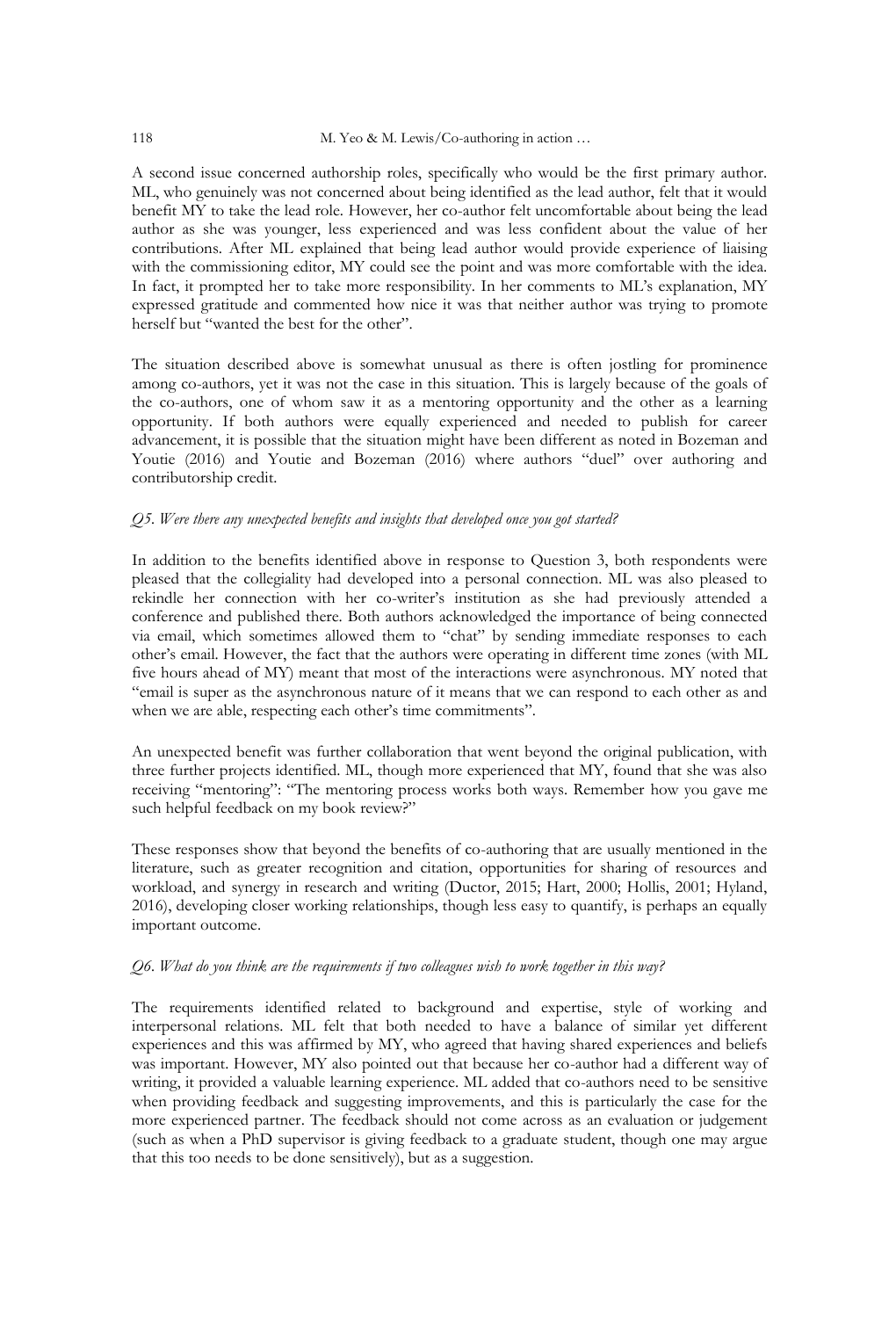Some hindrances that were identified as factors that might prevent co-authors from working well together included when "one party does more than the other" or when co-authors are unwilling to accept a different point of view. However, both ML and MY agreed that as long as both parties were relaxed and flexible, "even an uneven partnership can work" with MY explaining that it may not be "so much a matter of how much work each one does but the way in which each contributes according to her expertise".

Finally, according to MY, "the willingness to learn from each other and accept a different point of view, as long as it's reasonable and sound" is a key requirement. MY also identified the importance of establishing a relationship of trust and promoting collaboration instead of competition. A suggestion made by ML was to get a recommendation from a third party who is familiar with both and believes they could work well together. This "match making" of co-authors seems sensible to avoid obvious mismatches in background, personality, attitude and approach to work.

As each co-authoring relationship is different, it is difficult to generalize about what one should look for in a collaborator. The literature on co-authoring does not address the topic of qualities of a good co-author, but it would be fair to say that flexibility and openness are important. As well, working with a co-author who is from a different background and has a different working style may result in better outcomes as co-authors may challenge and extend each other's thinking.

#### **Conclusion and Implications**

In response to our research questions on the benefits, challenges and recommendations for successful co-authoring, the findings of our study and the implications for practice can be summarized as follows:

1. What are some benefits of co-authoring?

Interestingly, the benefits identified by the co-authors in this study were mainly affective though pragmatic gains such as sharing of the workload, having extrinsic motivation to meet deadlines, bringing complementary perspectives and skills to the process and collaborating beyond the initial project were also noted. The responses suggest that the less experienced of the co-authors (MY) derived greater practical benefits, working with a role model and mentor, but the more experienced co-author (ML) gained mainly *but not exclusively* affective benefits, with the collaboration making the process more enjoyable and collegial.

This finding reinforces Smith and Lewis's (2018) claim about the reciprocal rewards that are derived from mentoring relationships and its value in developing research and writing skills. It also offers some insights into the way PhD students and early career academics can be helped by working with more experienced writers. To promote this, seasoned academics can be incentivized through grants to undertake research with early career academics. As well, key performance indicators for performance appraisal could include mentoring of younger colleagues in research and publication.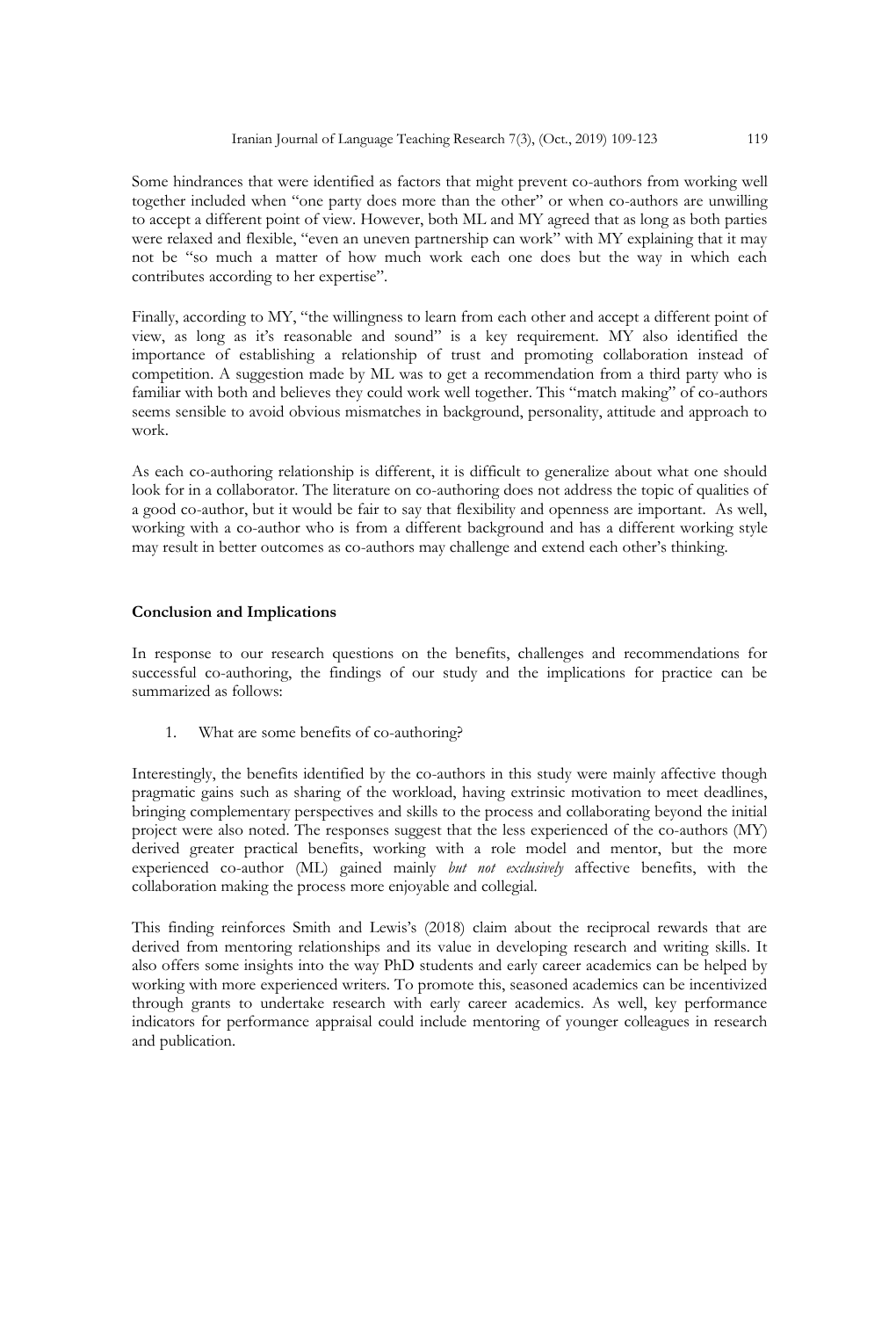2. What are some challenges associated with this practice?

Some issues that arose in this case study were over *perceived* expectations about deadlines, roles and responsibilities, with the less experienced author feeling pressurized to work more quickly despite her co-author having made no demands on her. She was also unsure about the value of her contributions and unwilling to take on the role of lead author. These issues may have been caused by a lack of communication between the authors about their expectations vis-à-vis meeting deadlines and even their motivations for co-authoring. Once it became clear that both authors placed more precedence on the process rather than product and once a workplan with specific deadlines had been established, a more relaxed working relationship was achieved. In the same way, once the roles and responsibilities had been discussed and reasons provided for the division of labour, the co-authoring relationship was able to proceed more smoothly.

In practical terms, when deciding to co-author, it is good to ask the following questions: Do writers agree beforehand about how strict or relaxed to be in terms of meeting deadlines? Which of the partners wants to be the corresponding author with the publishers, in the case where one has already been found? While it may seem self-evident that effective communication between coauthors is paramount, the tendency is to communicate about the content, in other words, the ideas that are being written about rather than the process, or how the authors should collaborate. However, it is important that co-authors also reflect on their process as this may reduce friction and result in better working relations.

3. How can co-authors collaborate successfully?

The case study found that having complementary skills and expertise, respect for one another, flexibility, openness as well as effective communication (as discussed above) are key to successful collaboration. While less experienced authors may want to collaborate with "big names", finding a co-author who shares similar goals and expectations is even more important, so it may be useful to get a recommendation from a mutual professional contact to find someone who is flexible and open. Co-authors should not rush into a project but should spend time discussing either face-toface or online their research goals (beyond the publication of a paper), their expectations of one another's roles and responsibilities and the time frame for the project. Finally, there may be occasions when co-authors begin to diverge as the research proceeds due to differences in backgrounds or research goals. In some cases, the differences may be resolved by reaching a mutual agreement, but at other times, it may be preferable to abandon the present collaboration in favour of maintaining the professional relationship. The authors can then decide whether to continue as a single author or find another co-author.

As summarized above, the duoethnographic process yielded responses to the questions posed for the case study which, in turn, provided insights relating to co-authoring in practice. The choice of co-author seems to be one that requires consideration and having an introduction or recommendation from a mutual colleague may be useful. When working together, it is necessary for authors to focus not just on the product but also the process: the production of a manuscript may be the main goal but efforts to develop the co-authoring relationship may be equally important as it might avail opportunities for future collaboration. Developing personal bonds may enhance the current working relationship making the process more enjoyable and enriching. The importance of openness cannot be overstated as this will allow issues to be aired and solved. The co-authoring relationship can benefit from a relaxed and flexible attitude with co-authors working hard to offer continued reassurance to each other. In a nutshell, the co-authoring process and the relationship between co-authors will be different according to the personalities, backgrounds and working styles of each partnership, but the maxims of mutual benefit and relationship building seem to be key in an effective co-authoring relationship. ML expressed this succinctly with the quote: "Both benefit; neither counts the amount of work done."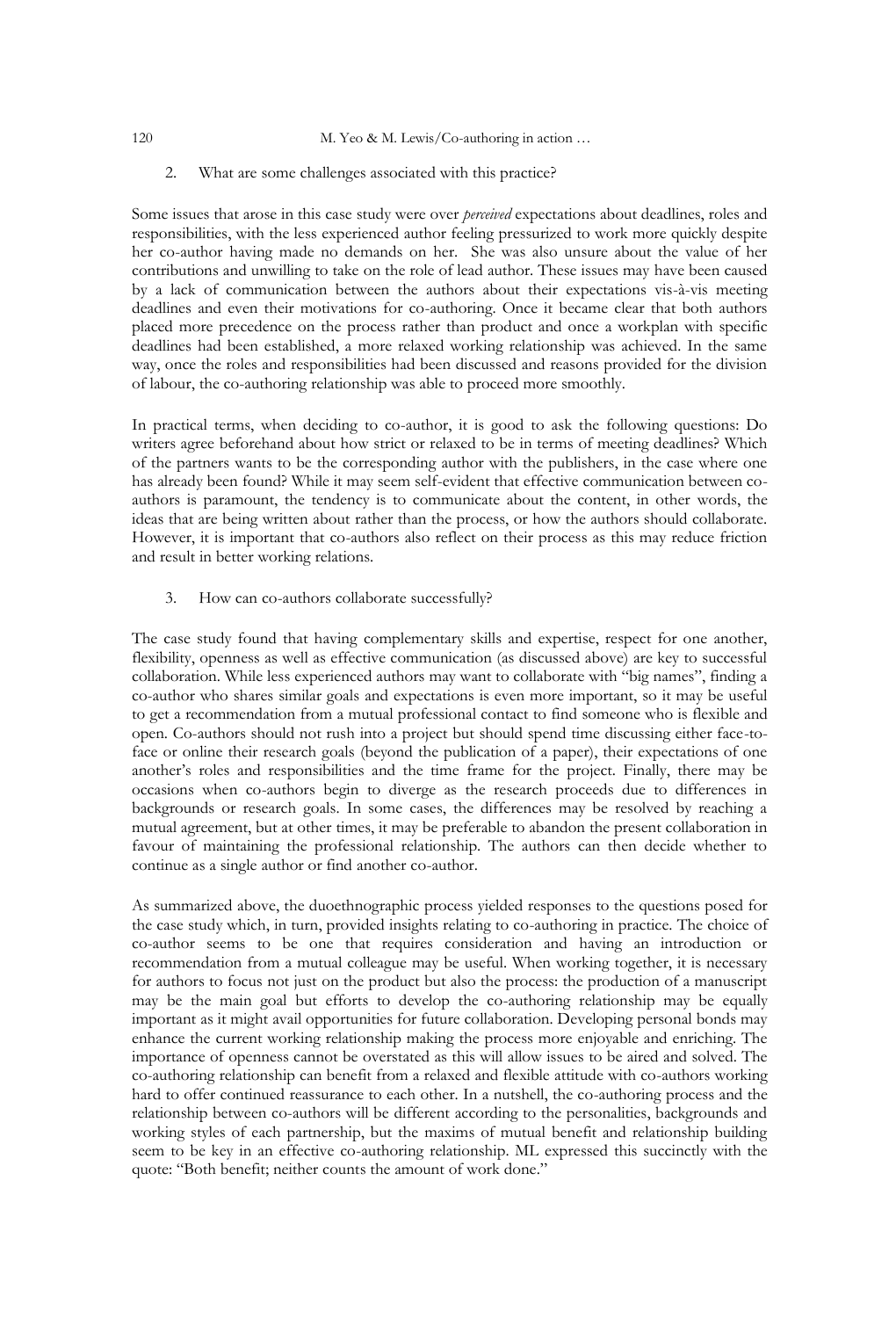In evaluating the value of the duoethnographic approach in data collection, analysis and interpretation, we can see some distinct benefits. By reading each other's responses and further commenting on them either to answer any questions posed or to clarify or extend earlier points, the co-authors were able to gain a better understanding of themselves as authors and of their relationship as co-authors. For example, the duoethnographic process, which allowed for multiple episodes of question and answer, allowed ML to reassure MY that her fears about keeping her coauthor waiting and about not wanting to take on the role of main author were unfounded, and this would not have become apparent if an autoethnographic or monologic narrative approach had been used.

Our article has been based on a combination of reviewing published sources, analyzing publications and researching our own experience of co-authoring. While some of our findings regarding the benefits and issues of co-authoring echo those found in the limited literature available on this topic, the findings of this case study emphasize the affective dimension of coauthoring in motivating authors and sustaining their efforts to achieve their publication goals.

Our final note is intended as a word of encouragement to academics who might be asking the most important question of all: "Why should  $\overline{I}$  co-author?" or, to express it more selfishly, "What's in it for me?". The answer is probably more obvious for less experienced writers. Being associated with a known author provides a higher chance of being accepted for publication. As well, the mentoring offered by an experienced writer is also valuable. However, as we have found, the relationship is not necessarily one-sided as our own experience has shown ways in which coauthoring can also benefit well-established authors by providing motivation and collegiality. Established authors may be highly specialized in particular areas but lack experience and knowledge of other topics so could benefit from the input given by a co-author. The other reason might sound more nebulous. It is the affective outcome of having support in one's writing and, in turn, of offering support to someone that makes co-authoring rewarding.

# **Limitations**

As there is little written about the benefits and issues of co-authoring specifically in the field of Applied Linguistics and TESOL (with the exception of Hyland, 2016), we have referred to literature from associated fields such as economics, accounting and librarianship for theoretical support. Furthermore, as the case study was undertaken six months into the co-authoring experience and prior to the completion of the project, the responses of the co-authors may not capture the benefits and issues of the entire process of co-authoring. Nevertheless, insights may be gleaned that relate to decision making, benefits, issues and actions taken during the coauthoring process.

#### **Further Study**

Since, as noted above, the topic of co-authoring, particularly in the field of Applied Linguistics and TESOL, is under-studied, further research is needed. Fruitful areas include the actual experiences of authors at different stages of their publication careers and expectations of peer reviewers and editors. It is somewhat surprising that journal editors, many of whom are academics, have not taken the opportunity to combine both roles by researching and writing about academic publication. Of course, there may be restrictions from publishers and ethical considerations in using peer review data and the necessary permissions would have to be sought.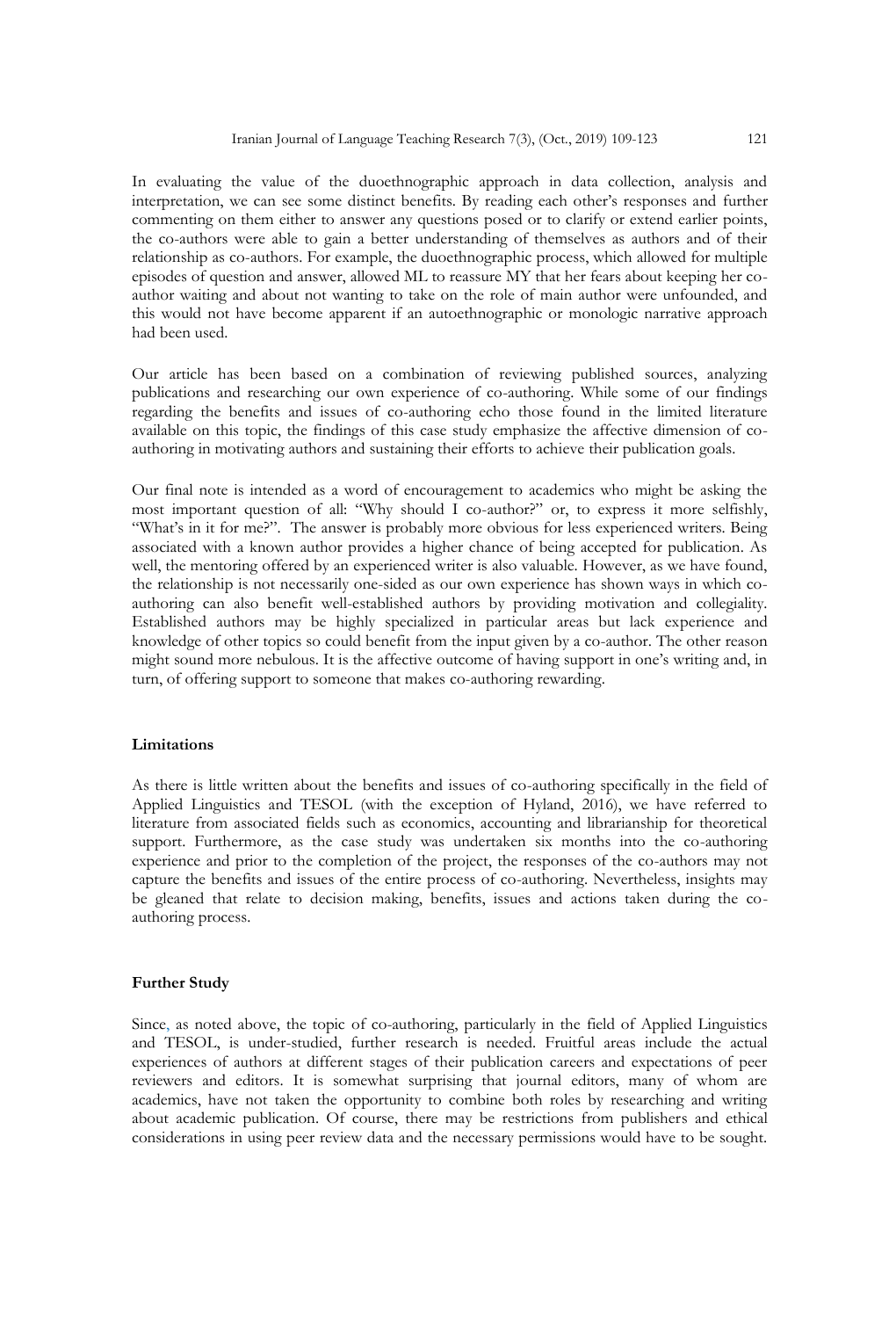It would also be useful to investigate the process that authors go through from the conception of a topic, to research and writing, to submission and review and finally to publication.

#### **References**

- Bozeman, B., &Youtie, J. (2016). Trouble in paradise: Problems in academic research coauthoring. *Science and Engineering Ethics*, *22*(6), 1717-1743.
- Breault, R. A. (2016). Emerging issues in duoethnography. *International Journal of Qualitative Studies in Education*, *29*(6), 777-794.
- Cainelli, G., Maggioni, M. A., Uberti, T. E., & de Felice, A. (2015). The strength of strong ties: How co-authorship affect productivity of academic economists?. *Scientometrics*, *102*(1), 673-699.
- Cainelli, G., Maggioni, M. A., Uberti, T. E., & de Felice, A. (2012). Co-authorship and productivity among Italian economists. *Applied Economics Letters*, *19*(16), 1609-1613.
- Creswell, J. W., & Miller, D. L. (2000). Determining validity in qualitative inquiry. *Theory into Practice*, *39*(3), 124-130.
- Ductor, L. (2015). Does co-authorship lead to higher academic productivity?. *Oxford Bulletin of Economics and Statistics*, *77*(3), 385-407.
- Englebrecht, T. D., Hanke, S. A., & Kuang, Y. (2008). An assessment of patterns of coauthorship for academic accountants within premier journals: Evidence from 1979– 2004. *Advances in Accounting*, *24*(2), 172-181.
- Farrell, T.S.C. (2015). It's not who you are! It's how you teach! Critical competencies associated with effective teaching. *RELC Journal*, *46*(1), 79-88.
- Hart, R. L. (2000). Co-authorship in the academic library literature: a survey of attitudes and behaviors. *The Journal of Academic Librarianship*, *26*(5), 339-345.
- Hollis, A. (2001). Co-authorship and the output of academic economists. *Labour Economics*, *8*(4), 503-530.
- Hyland, K. (2016). *Academic Publishing: Issues and Challenges in the Construction of Knowledge*. Oxford: Oxford University Press.
- Jay, J. K., & Johnson, K. L. (2002). Capturing complexity: A typology of reflective practice for teacher education. *Teaching and Teacher Education*, *18*(1), 73-85.
- Lee, I., & Sze, P. (2015). *Voices from the Frontline: Narratives of Nonnative English Speaking Teachers*. Sha Tin, N.T., Hong Kong: Chinese University Press.